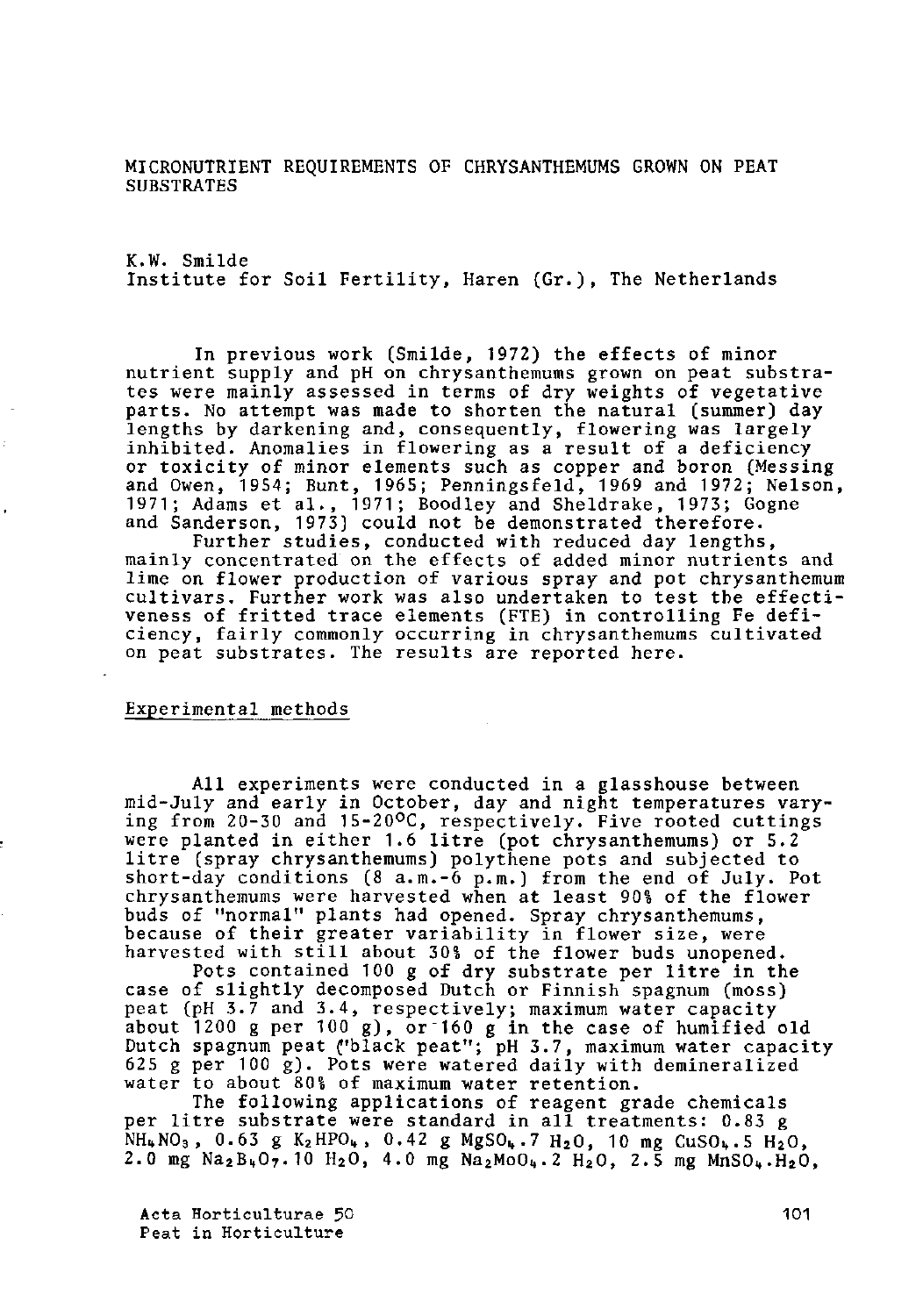5.0 mg ZnSO".7 H20, 15 mg Fe-EDTA. In addition, pot chrysanthemums were given weekly 0.20 g NH $_{4}$ NO $_{3}$  + 0.15 g K $_{2}$ and spray chrysanthemums double these amounts, as a liquid feed.

The experimental design was factorial, if not stated otherwise, with 3 randomized blocks (replications) and subblocks for micronutrient treatments, for each substrate or cultivar . Details for the various experiments are given below.

Experiment 1. Test plant was pot chrysanthemum, cv. Neptune . Micronutrient treatments (mg per litre substrate) included: copper  $(0, 2.5, 5.0, 10.0 \text{ CuSO}_4.5 H_2 0)$ , boron  $(0,$  $0.5$ , 1.0, 2.0  $Na<sub>2</sub>B<sub>4</sub>O<sub>7</sub>$ .10 H<sub>2</sub>0 ), molybdenum (0, 1.0,  ${\rm Na}_2$ MoO $_{\rm h}$ .2 H2O), manganese (0, 12.5, 25, 50 MnSO $_{\rm h}$ .H<sub>2</sub> (0, 25, 50, 100 ZnSÕ..7 H2Ô), iron (0, 7.5, 15, 3 In each of these treatments with micronutrients as variables the element in question was omitted from the standard The micronutrient effects were assessed at 4 pH lev 4.8, 5.5, 6.9 on Dutch moss peat, and 4.6, 5.3, 6.0, 7.0 on black peat, following additions of 1.67, 3.34, 5.00, 8.34 g reagent grade CaCO, per litre moss peat, respectiv twice these quantities on the humified black peat higher bulk density.

Experiment 2. Test plant was pot chrysanthem Neptune, grown on Dutch moss peat. Micronutrient tre (mg per litre substrate) were: boron (0, 2.0, 4.0, 8.0, 16.0,  $32.0$  Na<sub>2</sub>B<sub>4</sub>O<sub>7</sub>.10 H<sub>2</sub>O), molybdenum (0, 2.0, 4.0, 8.0, 16.0,  $32.0$  Na<sub>2</sub>MoO<sub>b</sub>.2 H<sub>2</sub>O); each treatment at 2 pH level or 6.1 following applications of 3.33 or  $\bar{6.66}$  g litre substrate, respectively.

Experiment 3. Test plants were pot chrysanthem Neptun<del>e, Princess Anne Supreme, Yellow Mandalay, an</del> chrysanthemums, cv. Indianapolis White, Spider Super White, Pink Marble, all grown on Dutch moss peat. Treatments included: standard dressing (control), and standard dressings copper, boron, molybdenum or iron, respectively; each ment at 3 pH levels, viz. 4.9, 6.0, 6.5, following CaCO<sub>3</sub> additions of 3.44, 5.94, 8.44 g per litre substrate, respectively.

Experiment 4. Test plants were spray chrysanthemums, cv. Indianapolis White and Spider Super White, grown on Finnish moss peat given 12 g CaCO<sub>3</sub> per litre (pH 6.7). The variable was iron, applied at rates of  $0$ ,  $0.83$ ,  $1.66$ ,  $3.32$ . litre as either FTE 32 (1.89% Cu, 0.16% B, 1.26% M 1.86% Zn, 2.66% Fe) or iron chelate Fe-EDDHA (5% Fe). Single micro-element salts were applied at all chelate and at the lower FTE rates in the basic dressing to give total amounts of micronutrients corresponding with the second highest FTE rate. The experimental design was non-factorial, with 3 randomized blocks (replications) for iron additions, for each cultivar.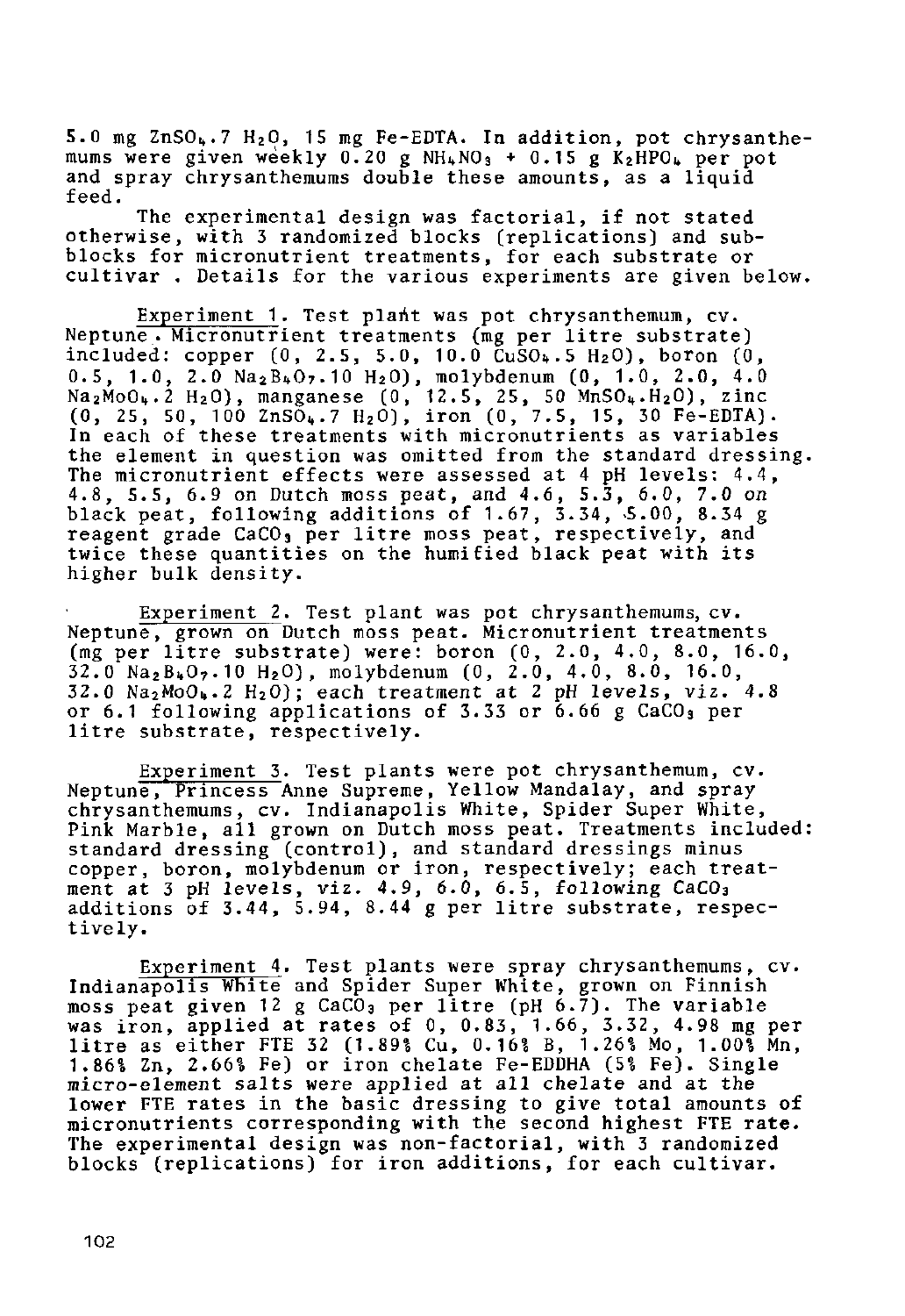For the estimation of foliar micro-element concentrations leaf samples from harvested plants were wet-ashed with  $HNO<sub>3</sub>$ ,  $H<sub>2</sub>SO<sub>4</sub>$  and  $HClO<sub>4</sub>$ , and analysed spectrophotometrically (B, Mo) or by atomic absorption spectrophotometry (Cu, Mn, Zn, Fe). Shortly after terminating the experiments p strates were analysed for  $pH-H_2O$  in a 1:5 w/ $\cdot$ 

The data on flower numbers, but not those on dry weights (except in experiment 2) were analysed statistically for significant effects.

## Results

Experiment 1. Copper deficiency symptoms, i.e. severe chlorosis and desiccation of middle leaves and considerable suppression of flowering (Fig. 1) were observed in all nil copper treatments irrespective of pH. At the highe rate (pH 6.9-7.0) slight chlorosis was general, more occurring though in plants given little or no iron or boron. Disorders were more pronounced on moss peat than on black peat.



Fig. 1. Suppression of flowering in pot chrysanthemums (cv. Neptune) grown on pure moss peat; on the left without, on the right with copper added.

On moss peat an increase in pH following chalk add had no definite effect on total flower production, pH 4.8 being optimum, but delayed flowering as demonstrated (Fig. 2) by an increase in sma decrease in large flow both small and  $\overline{\text{large}}$  f 0.01) in all minor nutrient treatments, and so was the tive quadratic pH effe molybdenum, manganese a owers ( $1-\overline{4}$  cm) and a concom  $($   $>$   $4$   $cm$ ). The linear pH eff rs proved highly significant n small flowers, except i zinc treatments. Absence of a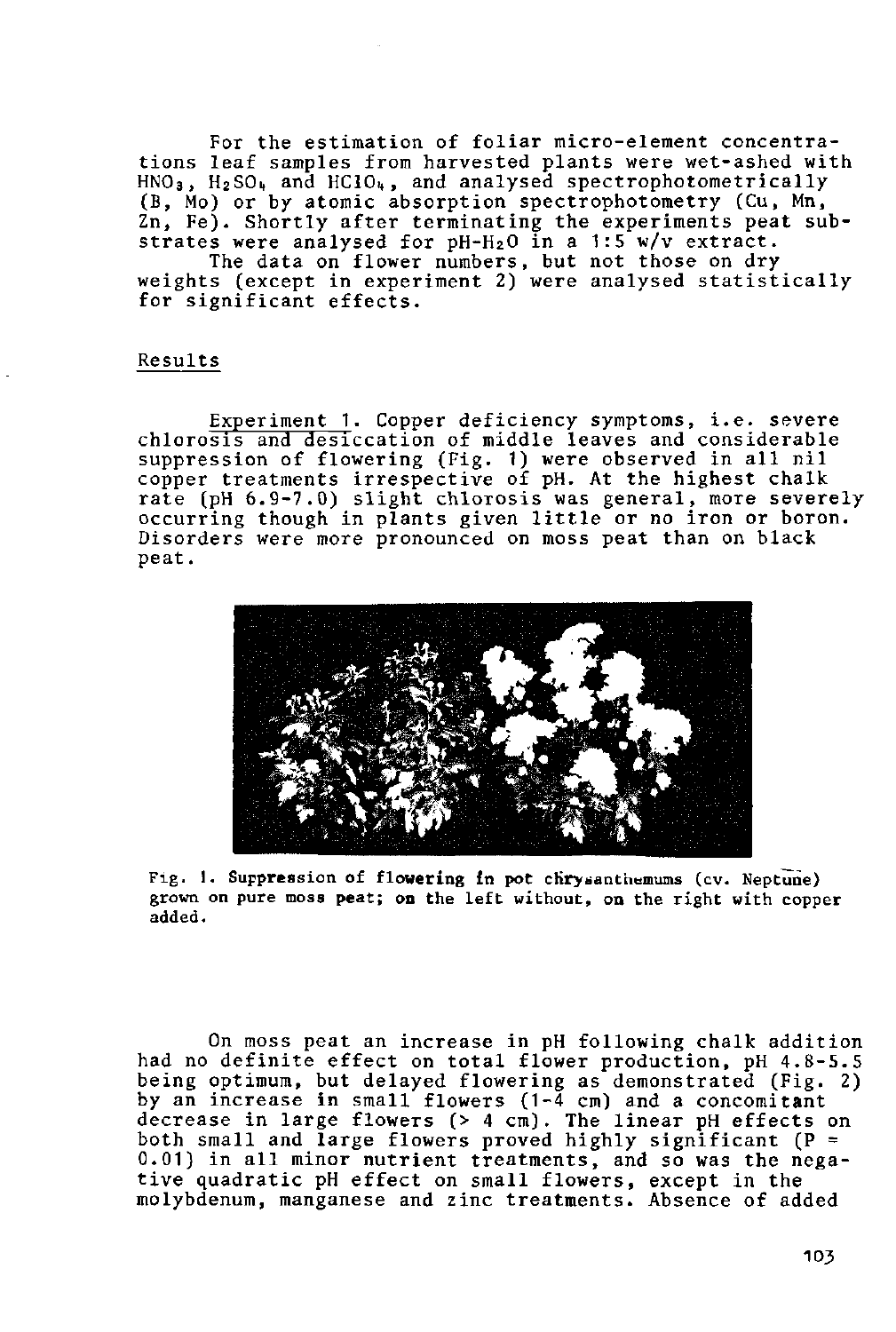

Fig. 2. Flower numbers of pot chrysanthemums (cv. Neptune) grown on pure moss peat as affected by micronutrients (rates as stated in Table 2) and pH.

copper, however, masked the pH effects in suppressing total flower production, most flowers remaining in the bud stage. Added boron and iron were found to advance flowering as indicatec by a highly significant increase in large flowers and a concomitant decrease in small flowers. None of the other minor elements had any significant effect on flowering pa

Black peat displayed a distinct pH optimum (4.6-5 adding various rates of chalk. Higher pH levels suppressed total flower production in all minor element treatments, the highly significant decreases in large flowers not beir by marked increases in small flowers (Fig. 3). Add iron and manganese all had a significant positive, and zinc a negative effect on large flowers, whereas the effects on small flowers were mainly opposite. Copper did not significantly affect flowering pattern.

On each substrate the medium rates of micronutrients added, i.e. 5 mg of copper sulphate, 1.0 mg of bo of iron-EDTA per litre, proved sufficient for optimu production. Apparently the large applications of manganese and zinc aimed at inducing phytotoxicity were still too low to induce such disorders, apart from a slight decline in the case of zinc on black peat.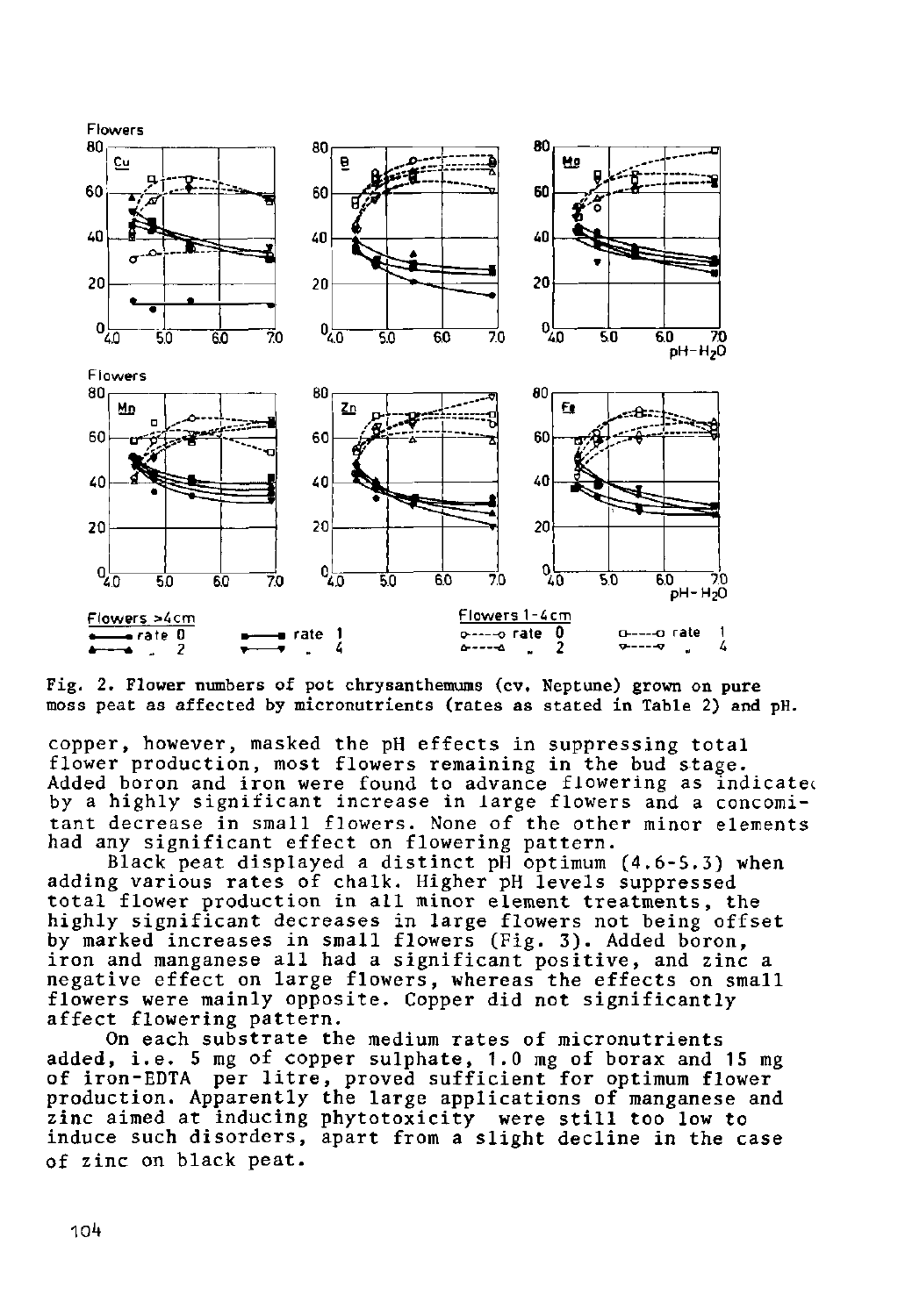

Fig. 3. As fig. 2, but for black peat.

Vegetative growth was little affected by minor element treatments but absence of applied copper tended to promote Summarized data on dry weights are presented in Table means for the various micronutrient rates at different pH levels. There appears to be an optimum at pH 5.3-5.5, higher values reducing growth, especially so on black peat.

Table 1. Dry weights (g per pot) of vegetative parts of pot chrysanthemums (cv. Neptune) grown on pure peat substrates. Results are means for 4 rates of micronutrients at various pH levels.

| Treatment  |      |               | Moss peat, at pH            |      |      | Black peat, at pH |           |      |
|------------|------|---------------|-----------------------------|------|------|-------------------|-----------|------|
|            | 4.4  | 4.8           | 5.5                         | 6.9  | 4.6  | 5.3               | 6.0       | 7.0  |
| copper     |      |               | $21.8$ $24.6$ $26.5$ $24.2$ |      | 21.8 | 23.2              | 21.0      | 18.1 |
| boron      | 20.1 |               | $23.5$ $23.8$ $24.1$        |      | 22.2 | 23.0              | 20.7      | 18.0 |
| molybdenum |      | $19.5$ $23.1$ | 23.8                        | 22.8 | 21.8 | 23.8              | 22.0      | 18.9 |
| manganese  |      |               | 19.6 22.3 23.6 22.4         |      | 21.5 | 20.1              | 20.3      | 18.4 |
| zinc       | 20.0 | 22.9          | 23.8                        | 23.3 | 20.8 | 23.2              | 20.9      | 17.8 |
| iron       |      |               | $20.3$ $22.4$ $23.6$ $23.0$ |      |      | $21.2$ 23.4       | 21.1 18.8 |      |

ĺ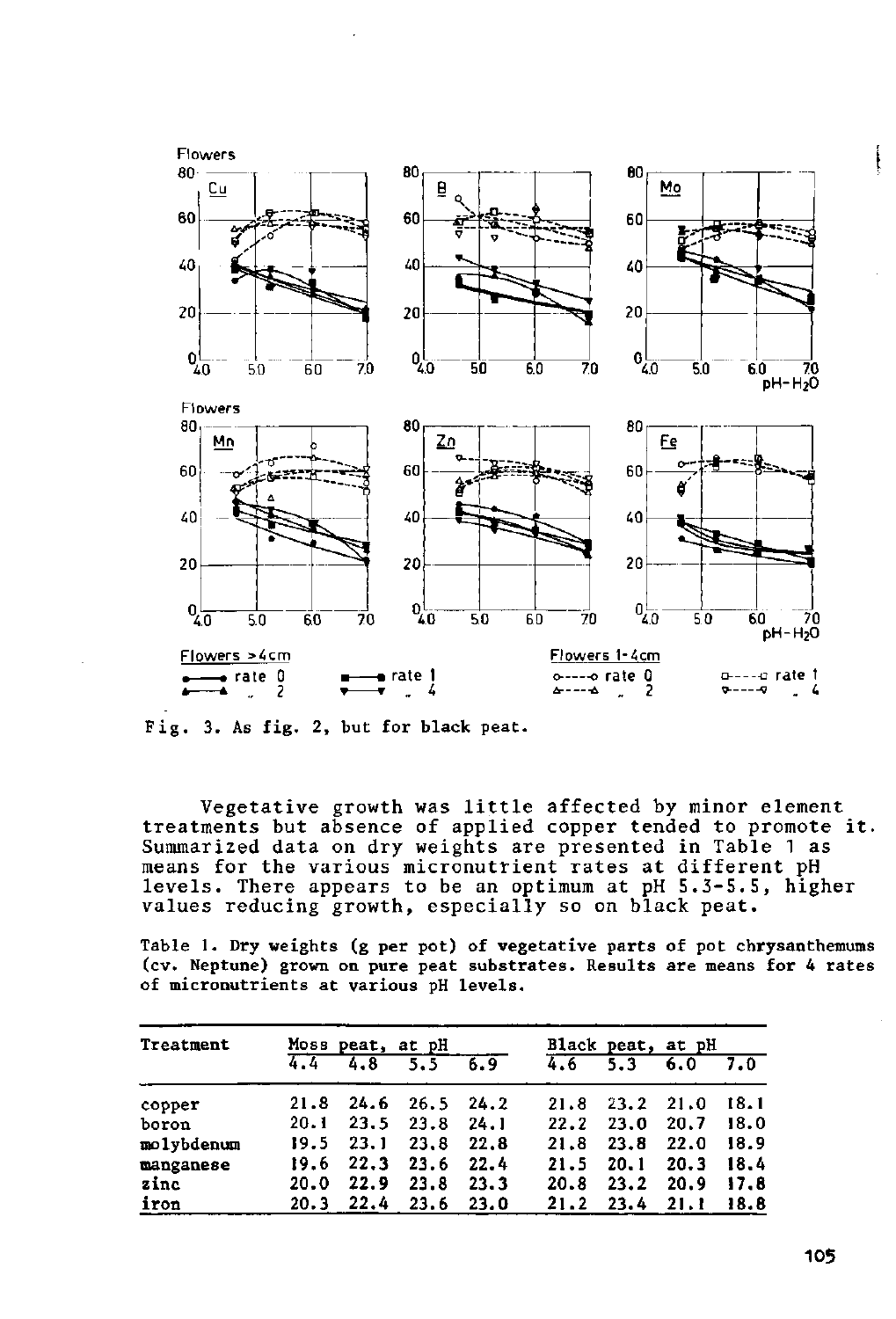Foliar analysis revealed an increase in leaf concentration following addition of the minor element in question. In the case of boron, manganese, zinc and iron responses wer with applied chalk, but trends for molybdenum were o Data are presented for moss peat only (Table 2) as trends for black peat were very similar.

Table 2. Micronutrient concentrations (on dry-wçight basis) in foliage of pot chrysanthemum (cv. Neptune), grown on moss peat, as affected by micronutrients and pH.

| Treatment                                            |            | $Cu$ ( $ppm$ ), at $pH$ |            |      | Treatment                       |                    | B (ppm), at pH |     |     |
|------------------------------------------------------|------------|-------------------------|------------|------|---------------------------------|--------------------|----------------|-----|-----|
| $(mg/1$ sub-<br>strate)                              | 4.4        | 4.8                     | 6.9<br>5.5 |      | $(mg/1$ sub-<br>strate)         | 4.4                | 4.8            | 5.5 | 6.9 |
| $CuSO_4.5 H_2O$                                      |            |                         |            |      | $Na2B4O7$ . 10 H <sub>2</sub> O |                    |                |     |     |
| 0                                                    | 4.7        | 4.5                     | 4.7        | 5.0  | 0                               | 19<br>$\mathbf{r}$ | 16             | 14  | 10  |
| 2.5                                                  | 8.4        | 6.0                     | 8.1        | 7.1  | 0.5                             | 21                 | 20             | 17  | 14  |
| 5.0                                                  | 7.1        | 6.7                     | 8.1        | 8.9  | 1.0                             | 23                 | 22             | 19  | 16  |
| 10                                                   | 9.8        | 8.7                     | 10.3       | 9.3  | 2.0                             | 25                 | 23             | 21  | 19  |
|                                                      | Mo (ppm)   |                         |            |      |                                 | Mn (ppm)           |                |     |     |
| Na <sub>2</sub> MoO <sub>4</sub> .2 H <sub>2</sub> O |            |                         |            |      | $MnSO4$ . $H2O$                 |                    |                |     |     |
| 0                                                    | 0.23       | 0.11                    | 0.20       | 0.15 | 0                               | 131                | 113            | 88  | 98  |
| 1.0                                                  | 0.31       | 0.66                    | 1.9        | 4.2  | 12.5                            | 487                | 425            | 347 | 357 |
| 2.0                                                  | 1.6        | 2.0                     | 5.5        | 7.6  | 25                              | 851                | 654            | 499 | 622 |
| 4.0                                                  | 3.6        | 8.9                     | 12.1       | 18.7 | 50                              | 1510               | 857            | 748 | 921 |
|                                                      | $2n$ (ppm) |                         |            |      |                                 | Fe (ppm)           |                |     |     |
| ZnSO <sub>4</sub> .7 H <sub>2</sub> O                |            |                         |            |      | Fe-EDTA                         |                    |                |     |     |
| 0                                                    | 135        | 210                     | 224        | 136  | 0                               | 281                | 262            | 252 | 280 |
| 25                                                   | 301        | 298                     | 204        | 242  | 7.5                             | 518                | 446            | 318 | 280 |
| 50                                                   | 472        | 356                     | 319        | 344  | 15                              | 578                | 449            | 308 | 237 |
| 100                                                  | 880        | 635                     | 378        | 605  | 30                              | 789                | 686            | 358 | 280 |

The above results were confirmed in an identical experiment conducted a year later.

Experiment 2. This experiment was meant to study the rance <del>of pot chrys</del>anthemums to high levels of boron and mo num. Boron toxicity, characterized by necrotic spotting curling of leaf edges, was displayed in plants given 16 litre of progressiv were asso visual appearance and leaf boron concentrations (Table 3) concluded than 32 Boron red differences are rather small if not taking into account orax on moss p ely severe with iated with 115 that chrysanthemu of borax at p ced dry weights at pH 4.8 the symptoms bec re borax added. Toxicity symp B in the leaf tissue. From s tolerate more than 16 bu 1 before toxicity symptoms oc vegetative parts significantly,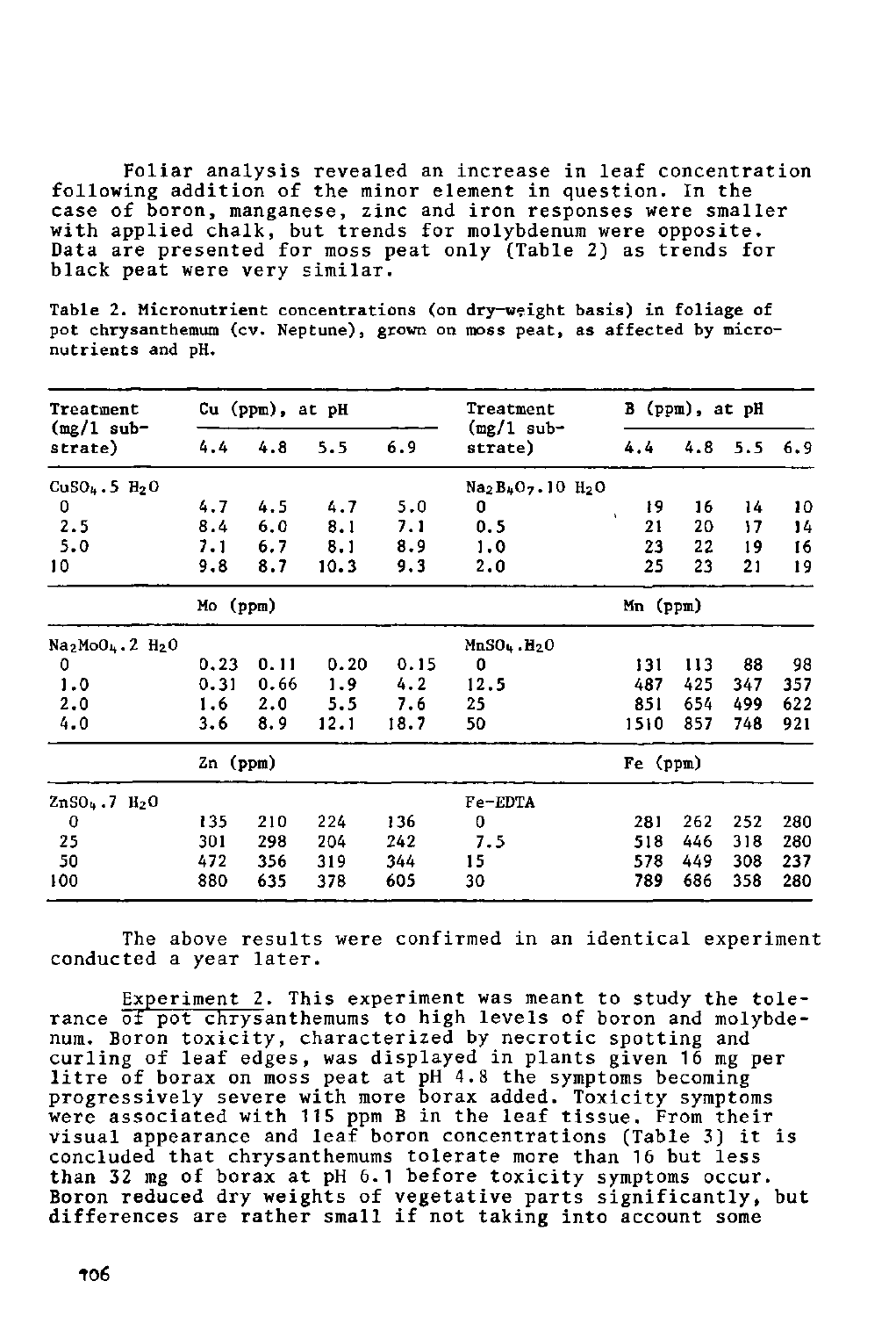|                                |      | $Na2B4O7$ . 10 H <sub>2</sub> O (mg/1) |                      |      |                    |                  |
|--------------------------------|------|----------------------------------------|----------------------|------|--------------------|------------------|
|                                | 0    | $\mathbf{2}$                           | 4                    | 8    | 16                 | 32               |
| pH 4.8                         |      |                                        |                      |      |                    |                  |
| Number of 1-4 cm flowers       | 55   | 39                                     | 44                   | - 47 | 42                 | 40               |
| Number of flowers >4 cm        | 38   | 28                                     | 42                   | 47   | 52                 | 48               |
| Dry wt. stems + leaves $(g)$   | 20.6 |                                        | 12.9 17.9 18.6       |      |                    | 16,1             |
| Leaf $B$ (ppm)                 | 36   | 41                                     | 48                   | 57   | $\frac{17.5}{115}$ | 207 <sup>T</sup> |
| pH 6.1                         |      |                                        |                      |      |                    |                  |
| Number of 1-4 cm flowers       | 54   | 51                                     | 46.                  | 57   | 42                 | 50               |
| Number of flowers >4 cm        | 29   | 40                                     | 45                   | -36  | 24                 | 41               |
| Dry wt. stems $+$ leaves $(g)$ | 22.4 |                                        | $19.5$ $19.2$ $19.3$ |      | 12.8               | 17,7             |
| Leaf B (ppm)                   | 33   | 37                                     | 40                   | 51   | 74                 | 145†             |

laule 3. Flowering pattern and growth of pot chrysanthemums (cv. Neptune), grown on moss peat, given various rates of borax.

Visual B toxicity symptoms.

obviously erratic data (treatments 2 mg borax at pH 4.8 and 16 mg borax at pH  $6.1$ ). There is little eviden reducing growth before visual toxicity symptoms app Growth appeared to be promoted by the higher pH but the trend failed to reach significance.

The (significant) effects of boron and chalk on flowering pattern are in close agreement with those found in experiment, boron advancing and chalk delaying flowe shown by the opposite trends for larger and smaller flowers (table 3). Apparently the boron rates applied were not sufficiently large to reduce flower production or to effect flower disorders.

High molybdenum rates produced no noxious effects, neither on growth nor on flower production, and the data further discussed. It is noteworthy, however, that th chalk addition, although more than doubling leaf Mo concentrations reaching **a** high **116** ppm at the largest molybdenum rate, also significantly promoted growth.

Experiment 3. This experiment was intended to study the sensitivity of various pot and spray chrysanthemum cultivars to micronutrient deficiencies in moss peat. Omitting molybdenum from the basic dressing did not significantly affect flower numbers, nor did absence of copper, boron or iron, which was rather surprising. Neither could any significant effect of pH, ranging from 4.9 to 6.5, on flowering pattern be est The data are not presented here. It is felt that a hensive experimental design, including various micronutrient rates, might have revealed significant effects. It is noteworthy that Yellow Mandalay displayed quilling and twisting of the top half of petals following necrosis in the **middle. This phenomenon was not** restricted **to** any **particular treatment,** so **its cause**  remains obscure.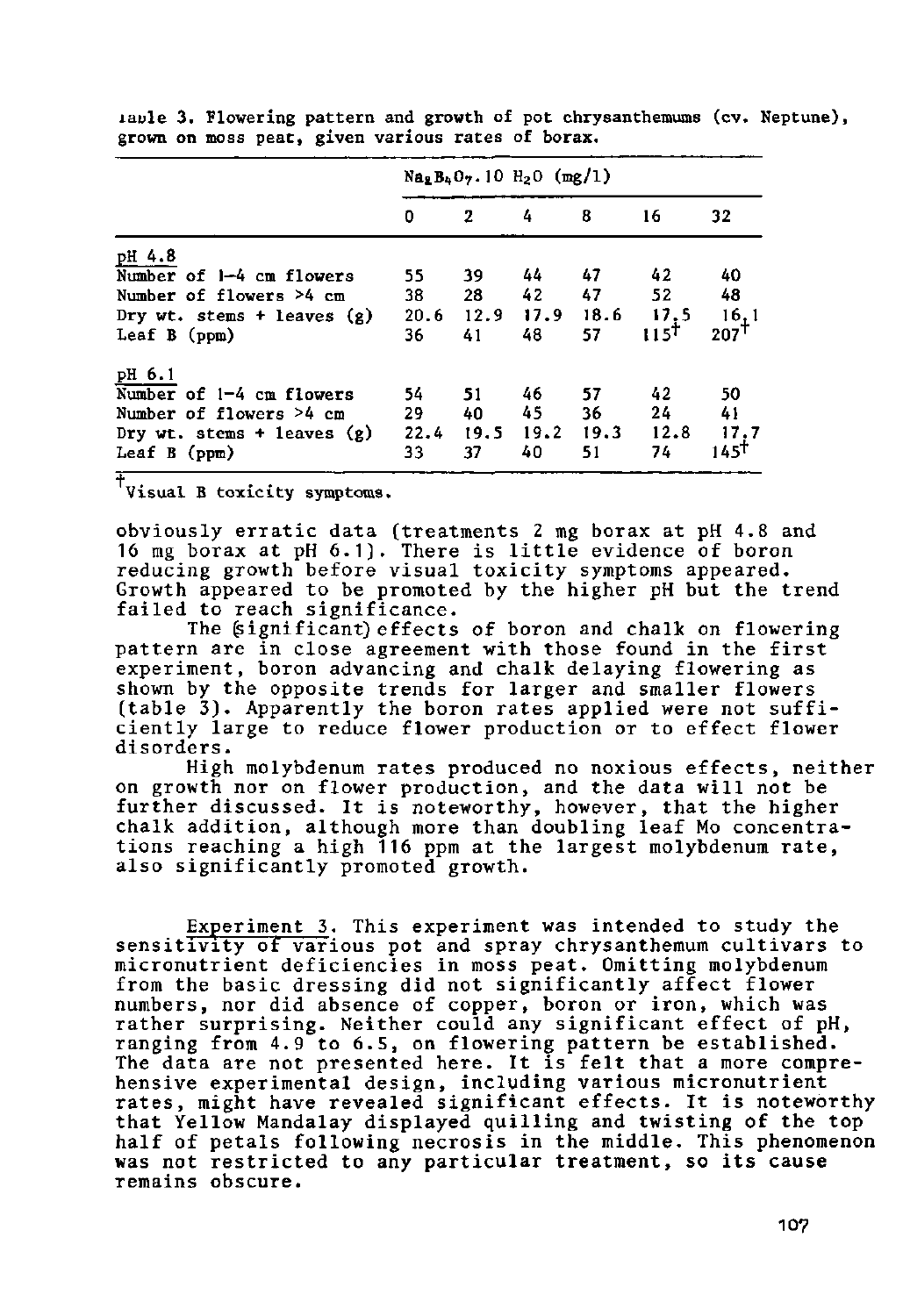| 된 |             | Pot chrysanthemums                                    |               |                                                        |                  |                  |               | Spray chrysanthemums                      |                   |                                           |                                           |               |
|---|-------------|-------------------------------------------------------|---------------|--------------------------------------------------------|------------------|------------------|---------------|-------------------------------------------|-------------------|-------------------------------------------|-------------------------------------------|---------------|
|   | Mandalay    |                                                       | Princess Anne |                                                        | Neptune          |                  | Indianapolis  |                                           | Marble            |                                           |                                           |               |
|   | Leaf Fe     | $_{\rm redex}$                                        | Leaf Fe Index |                                                        | Leaf Fe Index    |                  | Leaf Fe Index |                                           | Leaf Fe           | Index                                     | Spider<br>Leaf Fe Index                   |               |
|   | No Fe added |                                                       |               |                                                        |                  |                  |               |                                           |                   |                                           |                                           |               |
|   |             |                                                       |               |                                                        |                  |                  |               |                                           |                   |                                           |                                           |               |
| Ĕ | $\tilde{z}$ | $\begin{array}{c} 0 & n & 0 \\ 0 & n & n \end{array}$ | 256<br>256    | ဝ၈၈<br>ဝေ့စစ်                                          | 2984<br>284      | $0.07$<br>$0.07$ | <b>18575</b>  |                                           | <b>385</b>        | $rac{1}{2}$<br>$rac{1}{2}$ $rac{1}{2}$    | 894                                       | $\frac{1}{2}$ |
|   |             |                                                       |               |                                                        |                  |                  |               |                                           |                   |                                           |                                           |               |
|   | e added     |                                                       |               |                                                        |                  |                  |               |                                           |                   |                                           |                                           |               |
|   |             |                                                       |               |                                                        |                  |                  |               |                                           |                   |                                           |                                           |               |
|   | ő,          | ಂ೦೦<br>ರಂ೦                                            | 31822<br>2322 | $\begin{array}{c}\n0 \\ 0 \\ 0 \\ 0 \\ 0\n\end{array}$ | $3.34$<br>$3.34$ |                  | 3<br>200      | $rac{0}{2}$<br>$rac{0}{2}$<br>$rac{0}{2}$ | 432<br>216<br>188 | $rac{1}{2}$<br>$rac{1}{2}$<br>$rac{1}{2}$ | $\frac{2}{3}$ $\frac{1}{1}$ $\frac{8}{8}$ | $rac{1}{2}$   |
|   | æ           |                                                       |               |                                                        |                  |                  |               |                                           |                   |                                           |                                           |               |
|   |             |                                                       |               |                                                        |                  |                  |               |                                           |                   |                                           |                                           |               |

**>, \* u a. m •o**  e **« •u 1 arious > «4-1 O 00**  and chlorosis ratin<br>pH on moss peat. *Ary* **weight)<br><b>ded** iron and **fi -ö O tO** 0 >> **a J3 o . N t 3 tu to 4J fi O O <U • H IH 4J M-) tO 10 CONCENTI**<br> **U** tvars as a <-> **O i-I u 3 •H O tu a** Table 4. Lea<br>chrysanthemu

**~-•\*** c **ai ai M 00 Ai M tO •o u b score** (10  $\frac{1}{2}$ **i—1 tO 3 to • H > •4 -**

**/-N •**

**yellow**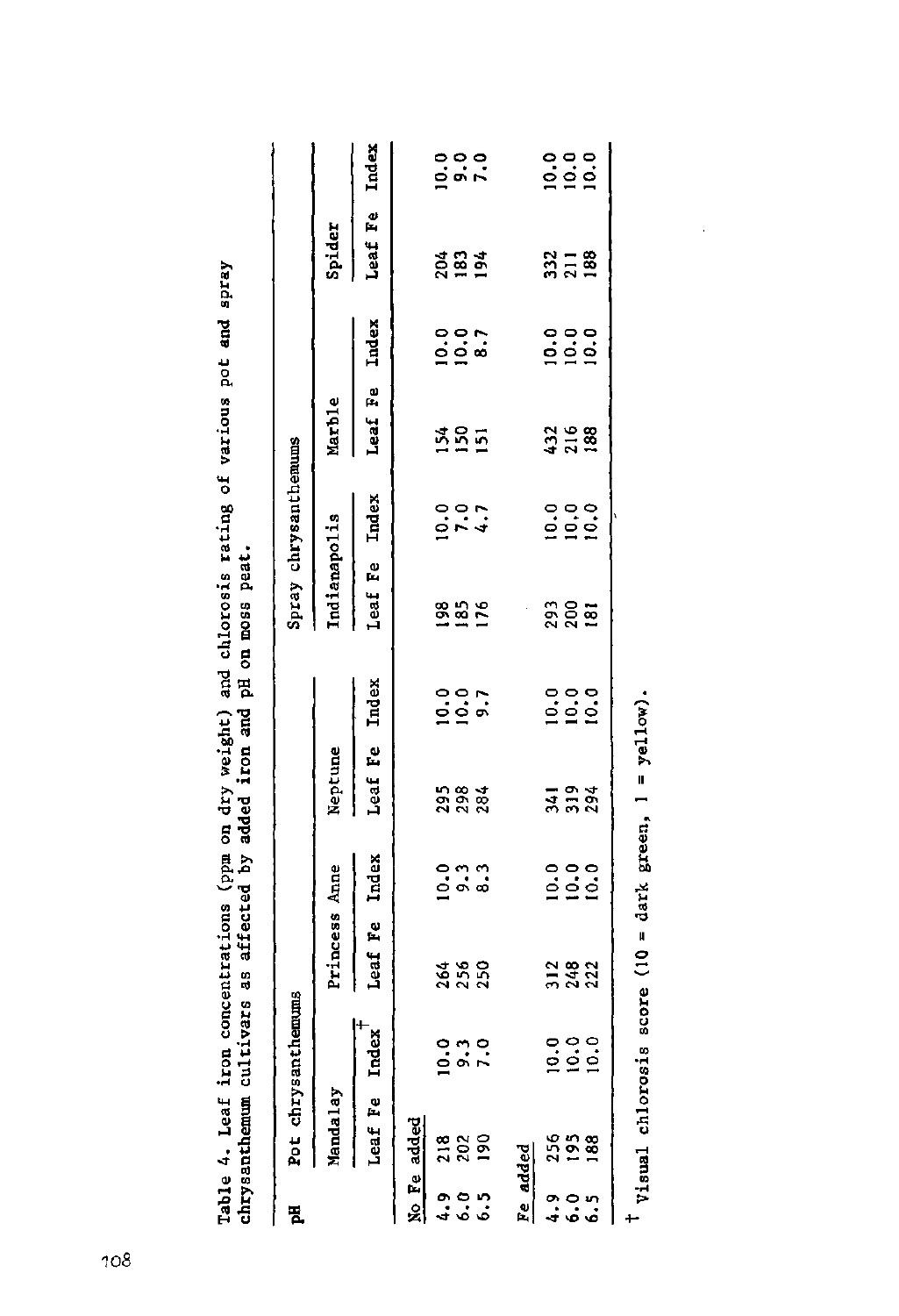Without added iron leaf chlorosis was fairly common the higher pH values (Table 4), but there is evidence of t various cultivars differing in sensitivity, as shown by chlo sis intensity and the earliness of its appearance. For exampl Neptune and Marble did not after the other cultivars leaf iron concentration and visual chlorosis score bear close relationship. Although the response of leaf iron to i treatment was virtually nil at pH 6.5, there was no inciden of chlorosis with iron added. symptoms unti From Table 1 twelve da t is evident t

<u>Experiment 4</u>. Previous attemps to test the effectiven of FTE's in controlling iron deficiency in chrysanthemums gr on humified ("black") peat failed as the disorder did not o (Smilde, 1972). In the present experiment a further investi tion was made, using Finnish m raising its pH to 6.7. Severe leaves developed in plants not given iron, specially so Indianapolis. As shown in Table 5 this disorder could be pre ted when including as little a strate as Fe-EDDHĂ in the basi up to about 5 mg of iron  $\varepsilon$ completely ineffective. Leaf iron was elevated in the ca the chelate only. at as a substrate sis in middle and u mg of iron per litre sing. By contrast, supply emained largely (Spider)

| $mg$ Fe/<br>litre | Spider   |       |         |              | Indianapolis |       |               |       |  |  |
|-------------------|----------|-------|---------|--------------|--------------|-------|---------------|-------|--|--|
|                   | Fe-EDDHA |       | FTE 32  |              | Fe-EDDHA     |       | <b>FTE 32</b> |       |  |  |
|                   | Leaf Fe  | Index | Leaf Fe | <b>Index</b> | Leaf Fe      | Index | Leaf Fe       | Index |  |  |
| $\mathbf 0$       | 133      | 5.0   |         |              | 139          | 4.0   |               |       |  |  |
| 0.83              | 161      | 10.0  | 134     | 5.7          | 173          | 10.0  | 127           | 3.7   |  |  |
| 1.66              | 209      | 10.0  | 117     | 6.7          | 176          | 10.0  | 96            | 3.7   |  |  |
| 3.32              | 206      | 10.0  | 107     | 6.3          | 176          | 10.0  | 113           | 4.0   |  |  |
| 4.98              | 281      | 10.0  | 106     | 6.7          | 169          | 10.0  | 118           | 4.0   |  |  |

Table 5. Leaf iron concentrations (ppm on dry-weight basis) and chlorosis rating of spray chrysanthemums, grown on Finnish moss peat at pH 6.7, given various iron compounds.

Visual chlorosis score (10 = dark green, 1 = yellow).

Added iron was fo of larger flowers in Sp smaller flowers (Fig. 4). As for the larger flowers, the diffe rence between iron sources just failed to reach significance a P = 0,05, Fe-EDDHA being the more effective material. Indianapolis responded differently to added iron in significantly raisin the number of smaller flowers, and reducing larger flowers a the higher iron rates, mostly so with Fe-EDDHA. Applying 1.7 of iron per litre substrate as Fe-EDDHA would appear optimal fo flower production of either cultivar. As shown in Fig. 4 trend to significantly increa but to have no disti the numbe ffect  $\mathfrak o$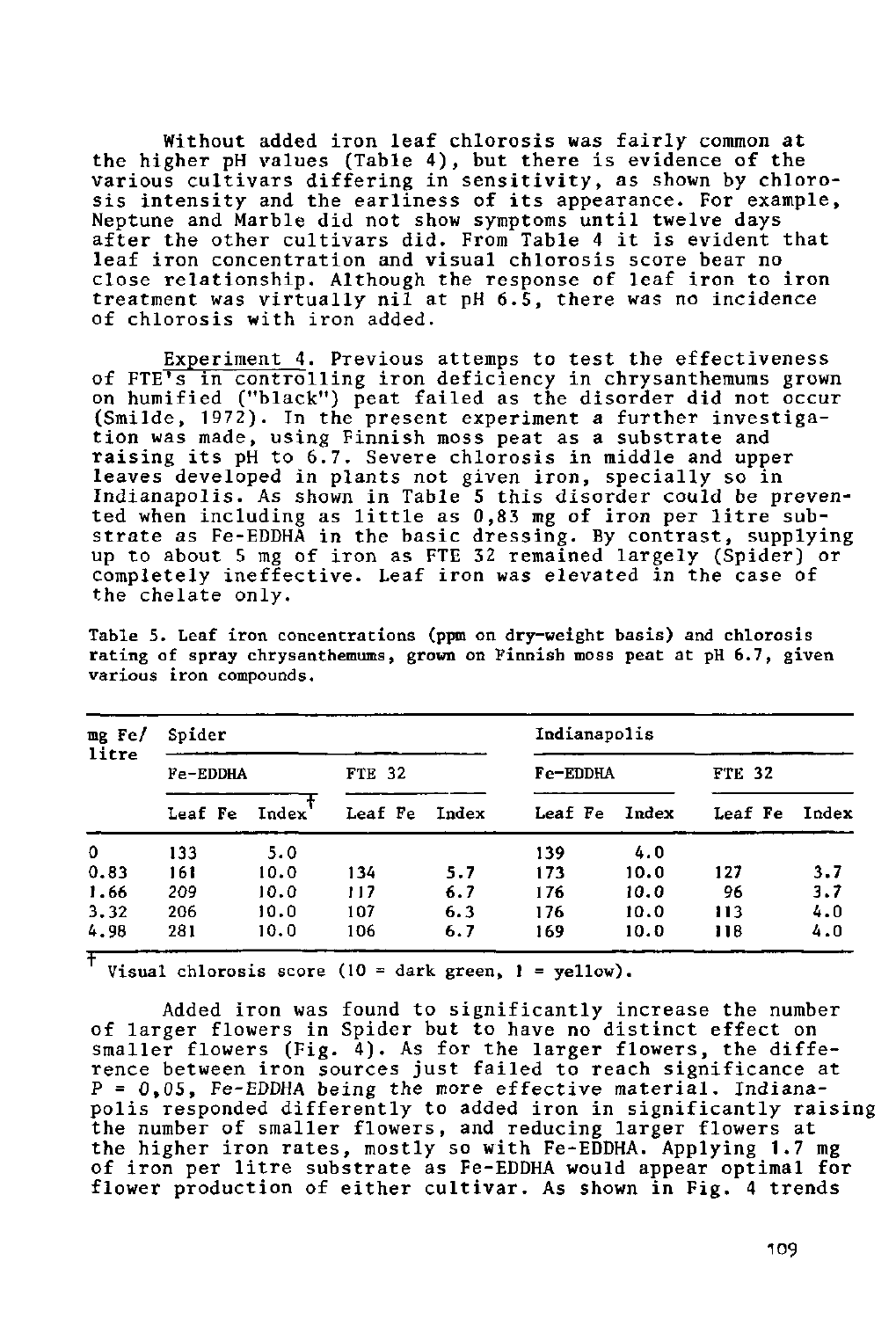

Fig. 4. Flower numbers and flower dry weights of spray chrysanthemums grown on Finnish moss peat given various iron rates as Fe-EDDHA or FTE 32; on the left cv. Spider, on the right cv. Indianapolis,

for (total) flower dry weights and numbers of larger flowers are rather similar. There was also found to exist a positive correlation between dry weights of flowers and of ve plant parts (data not presented h

When terminating the experiment sprays were cut to study vase life for about two weeks. Keeping quality of the flowers in vases did not appear to be influenced by treatments during growth in pots.

In a supplemental experiment substitution of the trace element mixture FTE 32 for a straight iron frit (FTE could not control iron deficiency in Indianapolis moss peat in the pH range 5.3 to 6.6.

# Discussion

The symptoms of  $\mathsf c$ observed in this study (1969), Adams et al. (1971) and Nelson (1971). However flower buds failed to open the phenomenon of lateral rol or quilling of florets The observation that cop tive growth is in line with data by Graves (1972). Leaf c concentrations of copper deficient plants (Table 2) fit i values reported by Nels er deficiency in chrysanthem e with those described by Penning son, 1971) could not be veri deficiency tended to promote veg 1971) and Bunt (197

Bunt's (1971, 1973) finding that quilling of florets r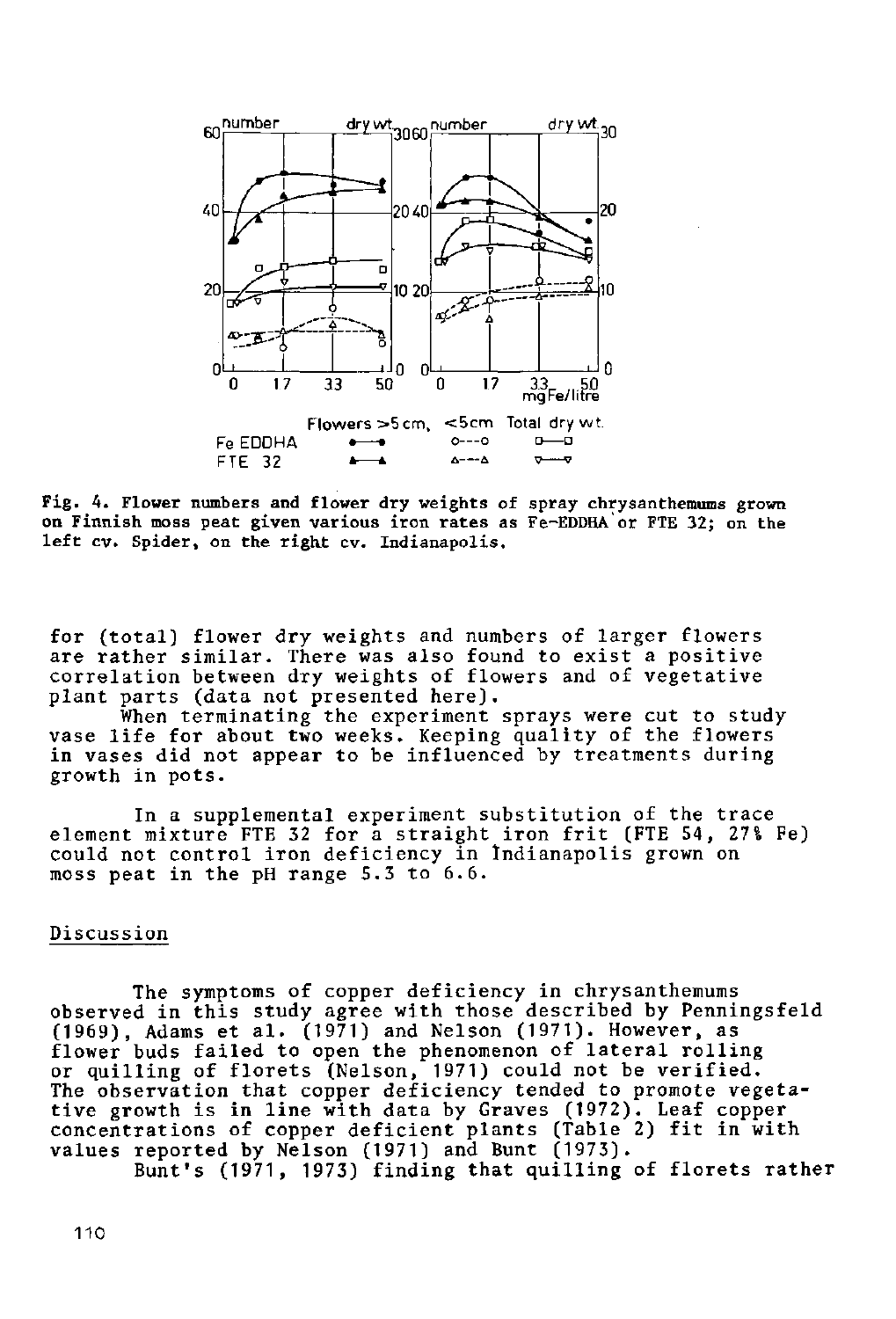than a delay in flowering is typical of boron deficiency could not be confirmed. Boodley and Sheldrake (1973) report petal desiccation and necrosis instead of quilling. As far as vegetative growth is concerned they mention no distinct check which supports our data. Messing and Owen (1954) stressing the differences in symptom severity between varieties also noted a marked eliminating effect of day length. At the lower levels of applied boron leaves contained less than the 20 or 25 ppm B considered critical by Adams et al. (1972) and Boodley and Sheldrake (1973), respectively (Table 2).

Symptoms of boron toxicity in leaves were similar to those stated by Lunt et al. (1964), Adams et al. (1972), and others. Whilst it is apparent that boron deficiency primarily affects blooms, boron toxicity is first exhibited in vegetative plant parts. The maximum safe rate of borax application was the maximum safe rate of borax application  $\frac{1}{3}$ . (1972) arrives at rather similar rates. Obviously these amounts are too low to reduce flower size as reported by Gogue and Sanderson (1973). Leaf boron concentrations exceeding 115 ppm and associated with boron toxicity fall within the range mentioned by Bunt (1972) and Gogue and Sanderson (1973) for poisoned plant the more so when allowance is made for seasonal and  $\frac{1}{2}$ ing more go when will want to make it. Seasonal and<br>fluctuations in boron tolerance and in foliar toxic observed by the latter authors.

In general, iron deficiency symptoms were mild, the various cultivars differing in sensitivity though. Extreme symptoms like those reported by Bunt (1971) for pot chrysanthemums (cv. Mermaid), i.e. leaves devoid of chlorophyll and flower buds failing to open, were not encountered. Bun however, suggest an iron-copper deficiency syndrome alle by either added iron or copper, only their combined application giving full control. Fe-EDDHA, and straight and mixed iron frits proved equally effective as iron sources, which is in marked contrast with the results obtained here (Table 5). This discrepancy in results calls for further investigation. Bunt's observation that leaf iron content and chlorosis incidence are not closely related corroborates the data presented in Table 4.

The depressing effect of Fe-EDDHA (5% Fe) rates exceeding about 70 mg.1<sup>-1</sup> on dry weights of cv. Indianapolis W attributed to the chelate component, a finding which is tiated by similar trends in lettuce plants given 60 Fe-EDTA or more (unpublished data). FTE 32 at the rat here is unlikely to be noxious (cf. Smilde, 1972). B using a more concentrated frit  $(e.g. 2\$  B as against  $(0.16\)$  B) considers applications up to  $350 \text{ mg.}1^{-1}$ 

Chrysanthemums proved rather indifferent to additions of molybdenum and zinc, and mainly to manganese as well,  $\epsilon$ reports by Penningsfeld (1969) and Adams et al. (1972) of response to molybdenum is in marked contrast with the behaviour of other plant species on peat substrates (Smilde, 1972). Leaves supported levels up to about 1500 ppm Mn, 900 ppm Zn and 120 ppm Mo without showing toxicity symptoms (Table 2). No definite critical values for these elements are stated in literature, Bunt (1972) considering 900 ppm leaf Mn as being non-toxic ıs.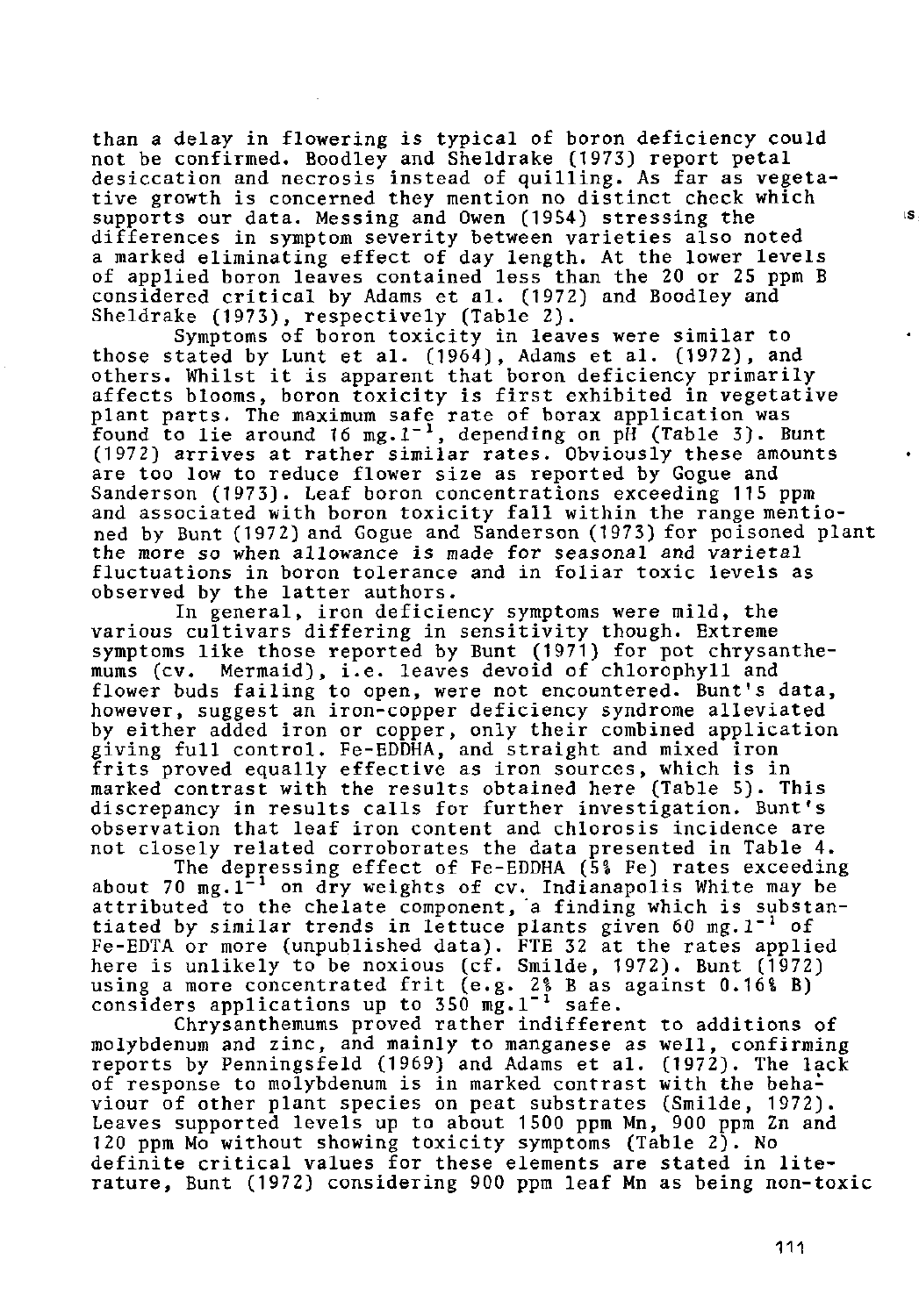#### Summary

Responses in flowering and growth of pot and spray chrysanthemums grown on slightly decomposed sphagnum (moss) peat or humified ("black") peat to added micronutrients and calcium carbonate were studied in pot experiments. Main effects for pot chrysanthemums were: copper increasing total flower production, boron and iron advancing flowering in increasing the propor of larger flowers, chalk delaying flowering in decreasing proportion of larger flowers. Application of 5 mg of copper sulphate  $(25\frac{6}{3})$ , 1.0 mg of borax  $(11\frac{6}{3})$  and 15 mg of F  $(15\$  Fe) per litre substrate is recommended for optimum fl ring additions. Growth and flowering were not adversely affected by conditions of up to 32 mg of sodium molybdata  $(40\$  Mo), 100 mg of manganese sulphate (33\$ Mn) or 50 mg of zinc sulphate (22% Zn) per litre substrate, but 16 mg of borax may be (52) In per fitte substruct, but to mg of botux may be to the pH optimum for vegetative growth (pH 5.3-5.5) was not beyond that for flower production but markedly higher than that required for early bloom.

Responses to iron were mainly studied in spray chry themums grown on limed moss peat. Added iron was found to tively affect flower size and flower dry weight, Fe-EDDHA being a more effective iron source than mixed iron frit (FTE 32)<br>Application of 1.7 mg Fe.1<sup>-1</sup> as Fe-EDDHA (5% Fe) proved op and doubling this rate detrimental (in one cultivar), probably because of a noxious effect of the chelate component. In this study both straight (FTE 54) and mixed (FTE 32) iron frit proved largely ineffective in controlling iron deficiency fol chlorosis. Further work is needed to unravel the cause of ineffectiveness.

## References

- Adams, P., Graves, C.J. and Winsor, G.W., 1971. Nutrition of year-round chrysanthemums in peat and sand. Glasshouse Crops Res. Inst. , Annu. Rep. 1970: 99-103.
- Adams, P., Graves, C.J. and Winsor, G.W., 1972. Nutrition of year-round chrysanthemums in peat/sand compost. Glasshouse Crops Res. Inst. , Annu. Rep. 1971: 79-80.
- Boodley, J.W. and Sheldrake, J.R., 1973. Boron deficiency and petal necrosis of "Indianapolis White" chrysanthemum. HortScience 8: 24-26.
- Bunt, A.C., 1965. Look for boron deficiency in peat-sand composts. Grower 64: 440-441.
- Bunt, A.C., 1971. The use of peat-sand substrates for pot chrysanthemum culture. Acta Hortic. 18: 66-74.
- Bunt, A.C., 1972. The use of fritted trace elements in peat-sand substrates. Acta Hortic. 26: 129-141.
- Bunt, A.C., 1973. Factors contributing in the delay in the flowering of pot chrysanthemums in peat-sand substrates. Acta Hortic. 31: 163-172.
- Gogue, J.G. and Sanderson, K.C., 1973. Boron toxicity of chrysanthemum. HortScience 8: 473-475.